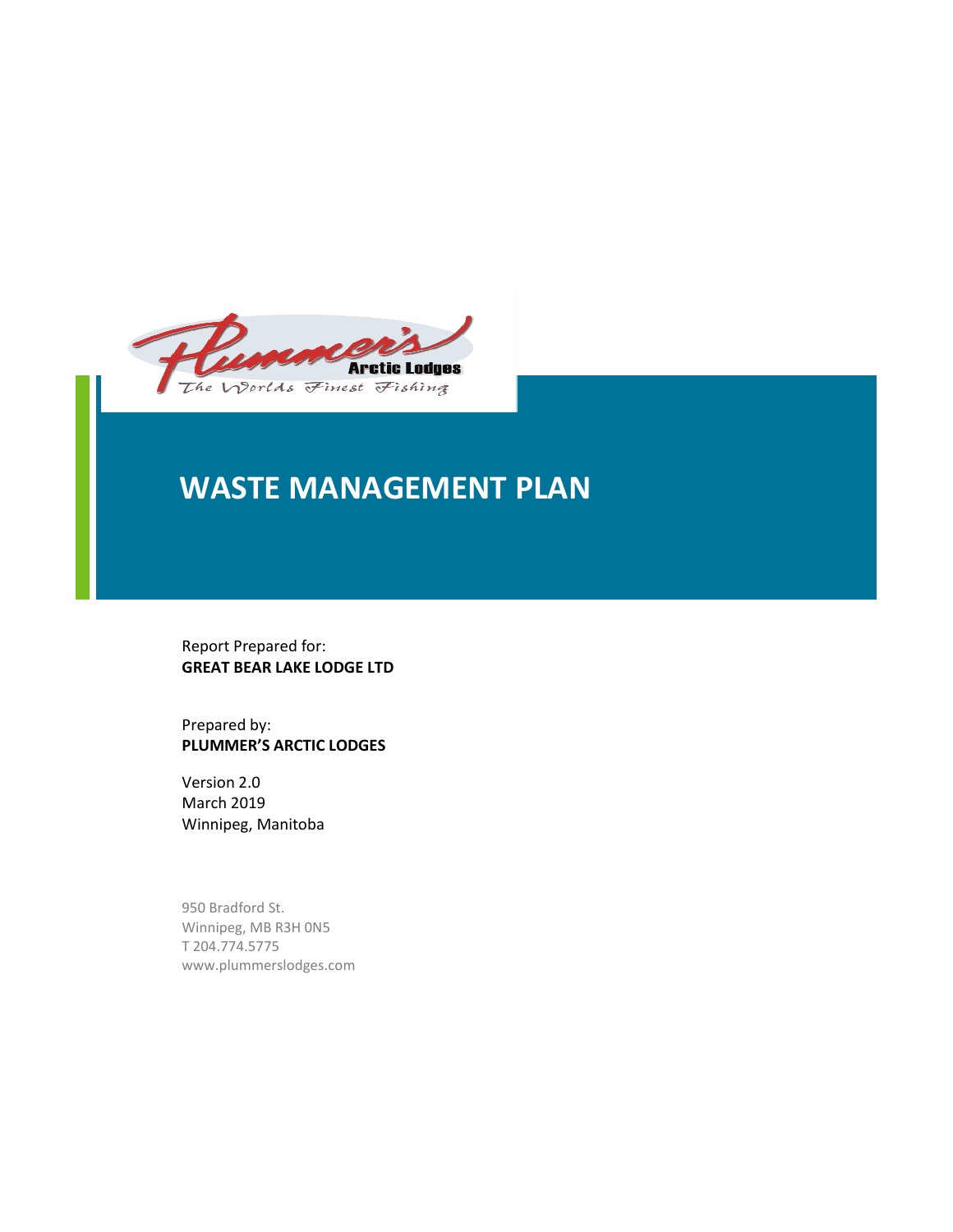# **VERSION CONTROL & REVISIONS**

| Version | Date                | <b>Issue Type</b> | <b>Description</b><br>Filename            |                                           |
|---------|---------------------|-------------------|-------------------------------------------|-------------------------------------------|
| V1.0    | 14-Feb-2008         | <b>IFinal</b>     | Bear WasteManagementPlan 2008-02-14 final | <b>Original Document</b>                  |
|         |                     |                   | $V1.0.$ docx                              |                                           |
| V2.0    | 04-Mar-2019   Final |                   | Bear WasteManagementPlan 2019-03-04 final | Description of Waste Management (Revised- |
|         |                     |                   | $V2.0.$ docx                              | Page 2), Summary Table (Added-Page 3),    |
|         |                     |                   |                                           | Landfill Site (Added-Page 6), Formatting  |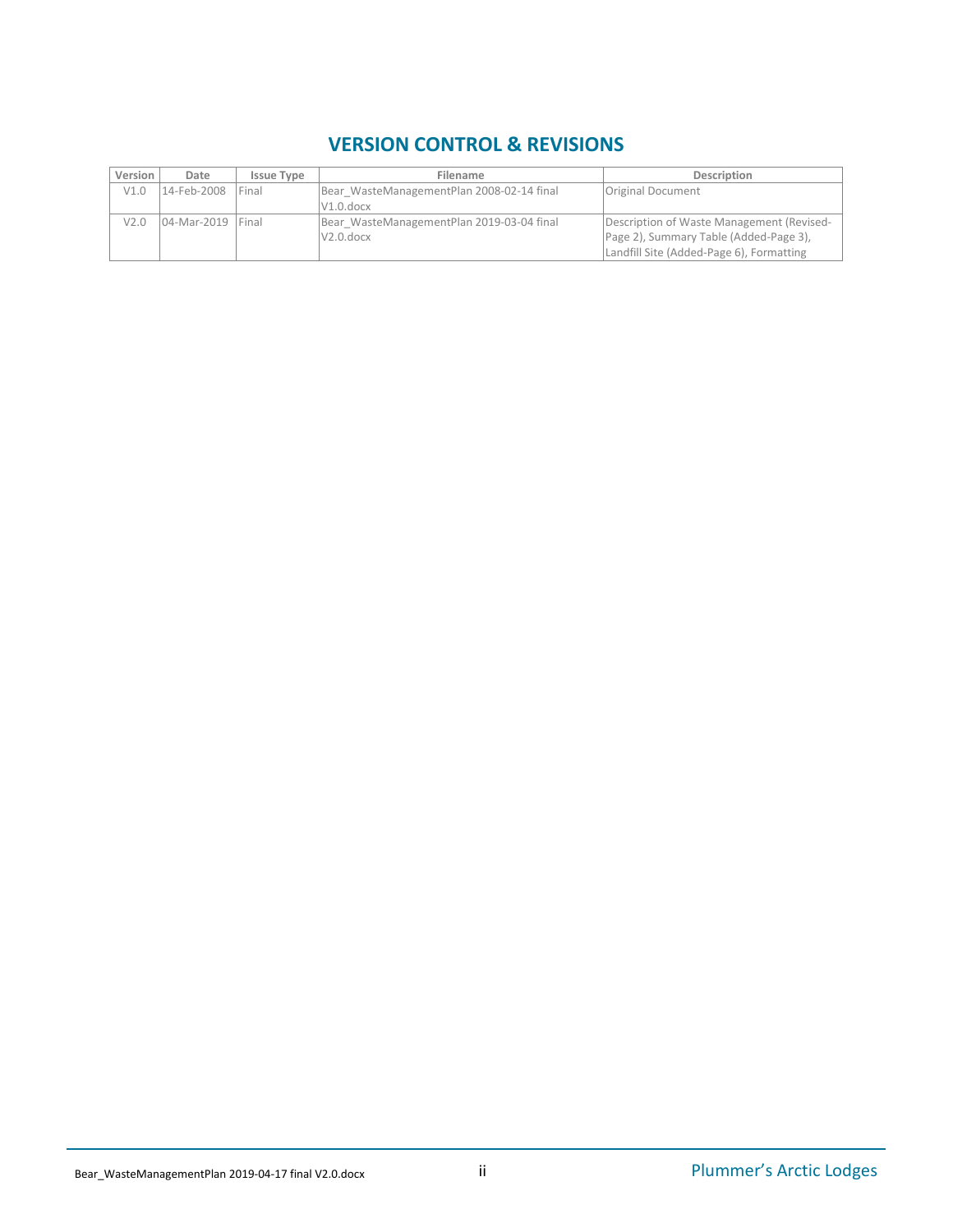# **TABLE OF CONTENTS**

| $1 \quad \blacksquare$ |  |
|------------------------|--|
| $2^{\circ}$            |  |
| $\overline{3}$         |  |
| $\overline{4}$         |  |
| 5 <sup>7</sup>         |  |
| 6                      |  |
| $7^{\circ}$            |  |
| 8                      |  |
|                        |  |

# **LIST OF TABLES**

| <b>TABLE 1</b> |  |
|----------------|--|
|                |  |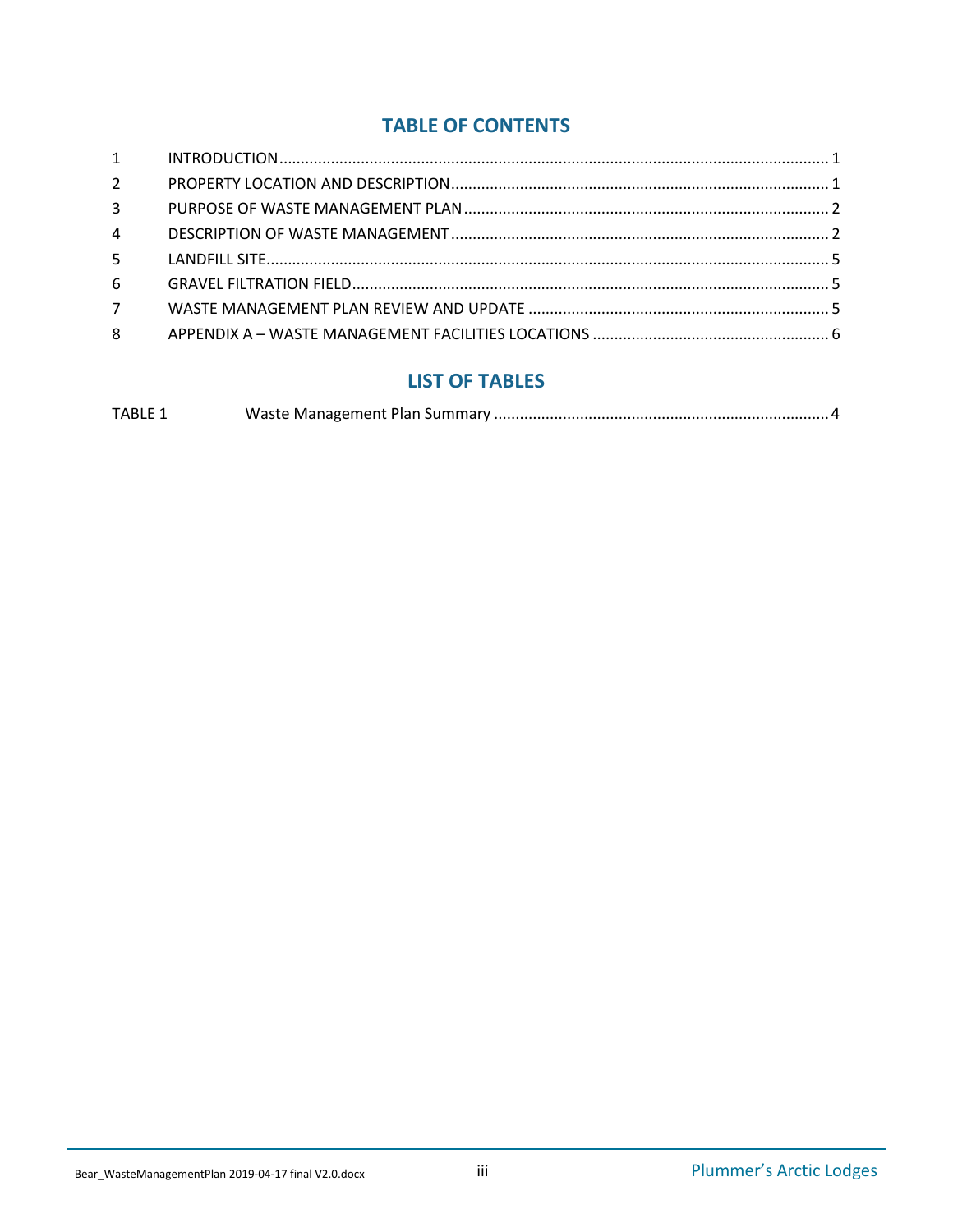# <span id="page-3-0"></span>**1 INTRODUCTION**

This document describes the practices undertaken by Plummer's Great Bear Lake Lodge Ltd. At its fishing lodge on Great Bear Lake, Northwest Territories (the "**Lodge**") in managing waste from the existing site activities and camp operations.

The Lodge has been in operation at its current location since 1968 with no negative effect on the surrounding environment or neighboring community. The Lodge operates only during July and August each summer, where a maximum of 46 guests are accommodated on a weekly basis. At peak capacity the lodge is managed and operated by a staff of up to 30 personnel.

All grey water and sewage wastes generated by the Lodge flow into three baffled septic tanks where the liquid wastes are pumped into a gravel filtration field located approximately one kilometer from camp. The tanks are pumped out twice per season and the remaining solid waste is buried.

All non-hazardous waste generated by the Lodge is either incinerated as per the existing water license or transported to Yellowknife for appropriate disposal.

All hazardous wastes are removed from the property for appropriate disposal.

# <span id="page-3-1"></span>**2 PROPERTY LOCATION AND DESCRIPTION**

The Lodge is a fishing lodge located on the south shore of the Dease Arm on Caribou Point (66˚42'30" N Latitude & 119˚41'00" W Longitude). The operating season is a brief two-month period through July and August each summer, where a maximum of 46 guests are accommodated on a weekly basis. Guest attendance has been lower than historical highs in recent years, but is gradually increasing. At peak capacity the lodge is managed and operated by a staff of up to 30 personnel.

The Lodge camp is on a heart shaped island in a sheltered bay. The island is connected to the mainland by a bridge. There is a road that runs 3 kilometers around the bay from the lodge to a 5500' gravel airstrip. On the island sits a main lodge building, which consists of a kitchen, staff dining area, guest dining room and lounge area, and a bar. There are 9 buildings that lodge guests and there are two manager cabins. There are three storage buildings as well as a machine shop, which has staff quarters on top of it. There is also a small store that has staff quarters on the upper floor as well. There is a laundry room in the same building as the machine shop, as well as a staff laundry room as well that has a washer and dryer.

The mainland portion of the Lodge camp consists of four building to house guides. There is also a small building with two toilets, a shower house, and a small laundry room. There are three generator shacks, a machine shop, and various storage buildings.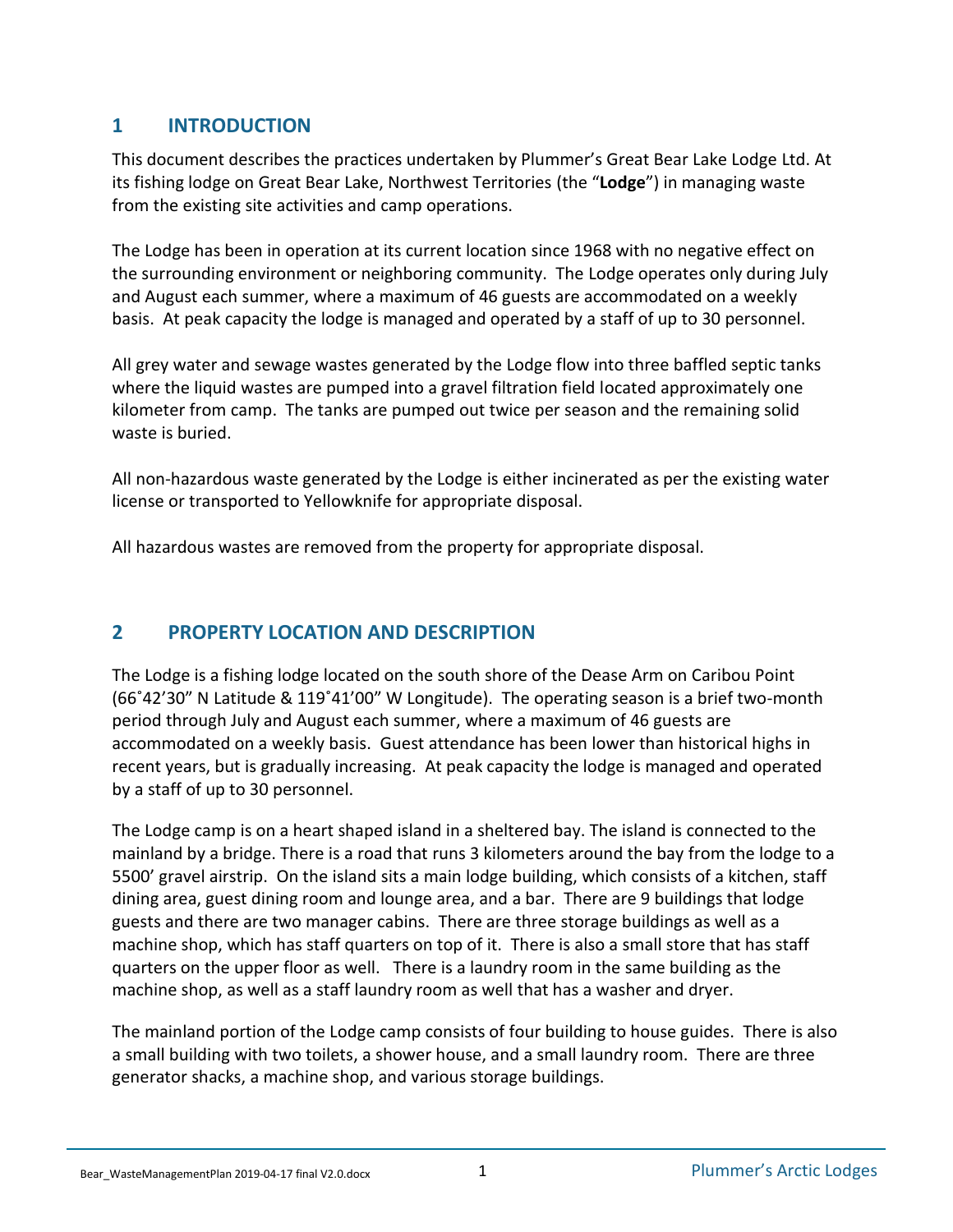# <span id="page-4-0"></span>**3 PURPOSE OF WASTE MANAGEMENT PLAN**

The purpose, goal and objectives of this waste management plan (the "**Plan**") is to mitigate the effect of the fishing camp and its daily operations on the surrounding land, water, air, wildlife, fish and vegetation.

The public interest is served by the operation of the Lodge through the creation of jobs (for people in the Northwest Territories and other parts of Canada), and attracting tourism spending to the Northwest Territories.

The Plan is also designed to achieve compliance with all applicable acts, regulations, authorizations and permit/license conditions.

# <span id="page-4-1"></span>**4 DESCRIPTION OF WASTE MANAGEMENT**

All waste streams generated by the Lodge are segregated at the source. Grey water and human waste is collected in septic tanks for subsequent disposal. Items suitable for burning (e.g. paper) are separated from all recycling (e.g. plastics and cans). Kitchen waste is stored separately and fed to the employee's dogs, thus mitigating wildlife attractants and potentially harmful emissions from incineration. All waste oils, used batteries and other materials unsuitable for incineration or landfilling are stored separately and flown to Yellowknife for proper disposal. To this end, Great Bear Lake Lodge Ltd. is registered with the GNWT for the shipment of hazardous waste.

All grey water and sewage wastes flow to three septic tanks; two have 1000-gallon capacities, the other holds 500 gallons. Four cabins drain to the small tank and the larger tanks services the remaining buildings. Liquid wastes are pumped almost a kilometer east of the Lodge to a gravel filtration field where they disperse into the soil. The camp manager frequently adds Septo Bac to the tanks, which help to further decompose the solids. The septic tanks are completely pumped out at the end of each operating year and the solids are buried in a pit east of the filtration field.

All paper, cardboard and untreated wood is burned in the incinerator. By eliminating food waste and plastics from the incinerator, concerns about mercury, dioxins and furans are avoided. Once per year, the ash is deposited in the landfill site. To ensure that proper waste segregation is occurring prior to incineration, a composite ash sample is collected and tested in an approved laboratory prior to annual disposal in the landfill site. Composite ash samples will consist of collecting equal quantities of ash following each use of the incinerator.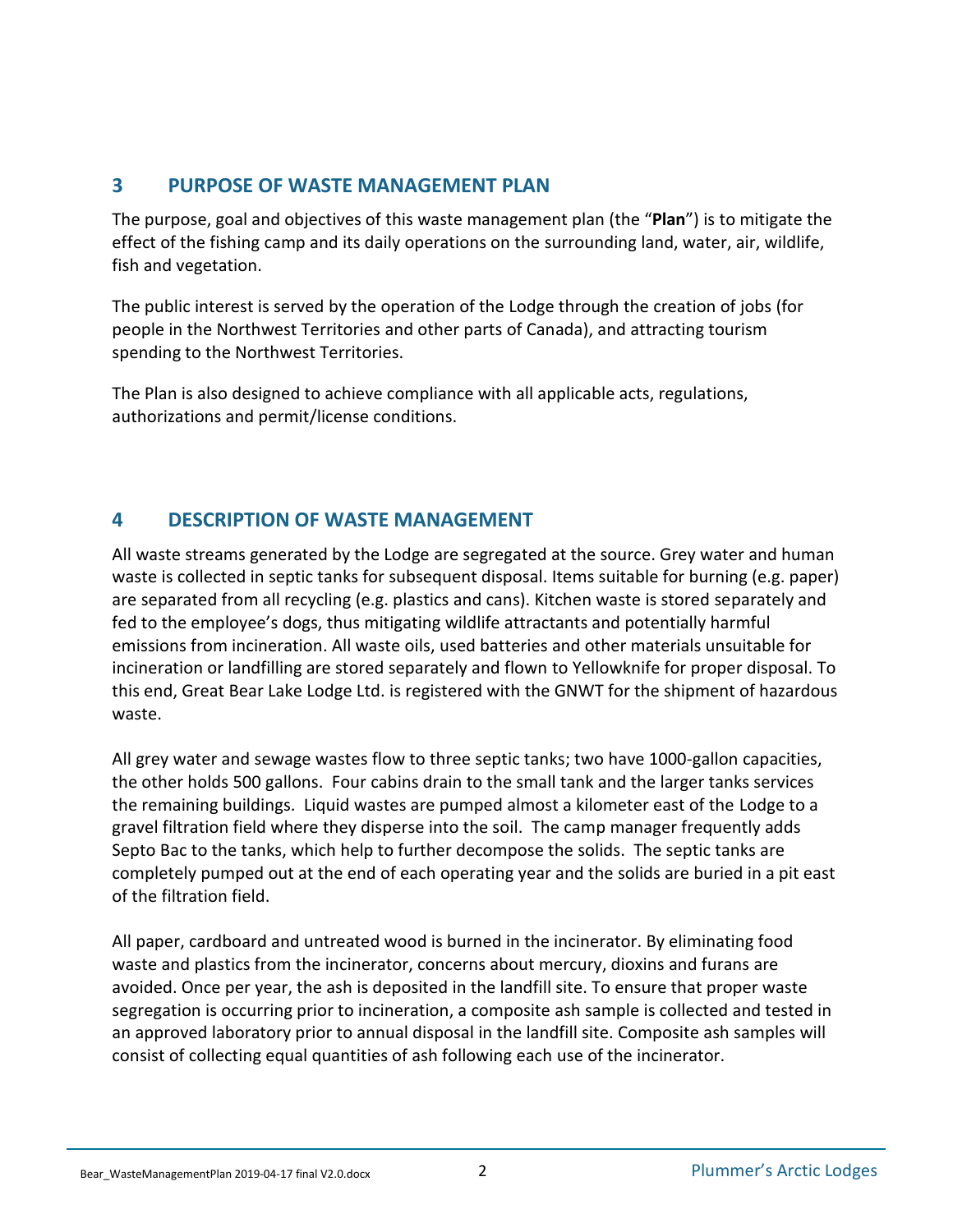All kitchen waste (i.e. food waste) from the operation of the lodge is collected as a separate waste stream. At normal lodge occupancy, this equates to approximately one 20L bucket per day. All lodge food waste is fed the same day to the lodge employee's dogs. In a typical summer there are four to six dogs onsite and easily consume the volume of waste produced. By feeding this waste to the dogs as it is being produced, attraction of wildlife is mitigated. All fish offal produced during guest shore lunches is left for the seagulls to dispose of immediately. Any excess waste, if produced, is stored in airtight containers and transported to Yellowknife for disposal in an approved facility.

All conventional household recycling items, such as plastics and cans, are bagged and flown to Yellowknife for appropriate disposal. In addition, any treated or painted wood is transported to Yellowknife for disposal at an approved facility.

The hazardous waste stream is comprised largely of batteries, either consumer type solid batteries (AA, D cells etc.) or lead acid batteries. These are suitably packed for transportation by air to Yellowknife and disposed of through an authorized disposal agency as part of the national battery recycling program. The batteries are not stockpiled at site but removed annually as space allows on aircraft. Backhauling of other wastes such as used rubber and scrap metal is also done as space allows on aircraft.

Limited quantities of waste oil will be found on the site from a) waste cooking oil from the camp; and b) waste oil generated from equipment maintenance. Waste oils will be collected in resealable buckets and transported to Yellowknife for disposal. There may be minor amounts of emptied cans from paint or solvents, as well as used oil filters and aerosol cans and these are disposed of appropriately by sending them to Yellowknife.

Antifreeze is also put in waste barrels for removal when barrel is sufficiently full. Where possible used antifreeze is filtered to be re-used and reduce waste.

Plummer's Great Bear Lake Lodge is a Registered Generator of Hazardous Wastes with the GNWT ENR.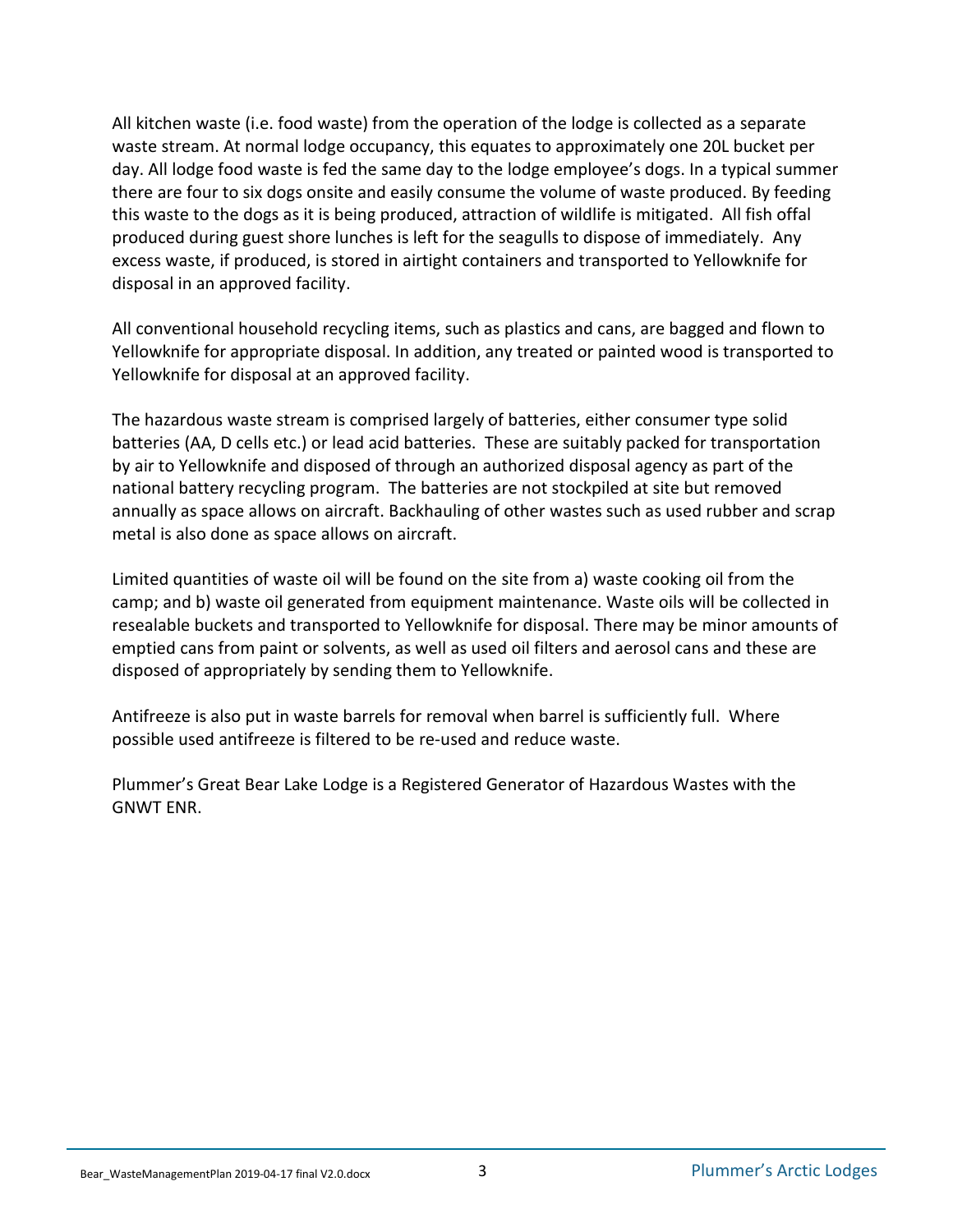#### <span id="page-6-0"></span>**TABLE 1 Waste Management Plan Summary**

| <b>Type of Waste</b>                                                               | <b>Estimated</b><br><b>Volume/Mass</b><br><b>Generated</b>              | <b>Storage/Treatment</b>                                              | <b>Disposal Location</b>                                                                                                                                        |
|------------------------------------------------------------------------------------|-------------------------------------------------------------------------|-----------------------------------------------------------------------|-----------------------------------------------------------------------------------------------------------------------------------------------------------------|
| Sewage and Grey Water                                                              | 4000 L/day                                                              | All grey water and<br>sewage wastes flow<br>into three septic tanks.  | The liquid wastes are pumped<br>into a cobble leach field and<br>the solids are buried once<br>pumped out of the tanks at<br>the end of each operating<br>year. |
| Waste Oils, Oil Filters,<br><b>Emptied Cans (Paint,</b><br>Solvents, Aerosols)     | 80 L and 30 filters<br>are used seasonally.                             | Waste oils will be<br>collected in buckets<br>and pails.              | Transported to Yellowknife<br>for appropriate disposal at a<br>registered facility.                                                                             |
| Hazardous wastes (mainly<br>comprised of batteries,<br>consumer type or lead acid) | Approximately 30<br>12V batteries are on<br>site.                       | Batteries are stored in<br>the outboard room.                         | Batteries are shipped to the<br>Yellowknife and disposed of<br>through an authorized<br>disposal agency.                                                        |
| Antifreeze                                                                         | Maximum 40 L<br>seasonally.                                             | Put into waste buckets.                                               | Transported to Yellowknife<br>when bucket is sufficiently<br>full.                                                                                              |
| Burnable waste (paper,<br>cardboard and un-<br>treated/painted wood)               | 20 kg/day.                                                              | Stored in containers<br>outside the main lodge<br>prior to disposal.  | Incineration. The frequency<br>of incineration is dictated by<br>camp occupancy.                                                                                |
| Kitchen waste (All food<br>waste)                                                  | Max 20L/day.                                                            | Collected at least twice<br>a day.                                    | Fed to 4-6 dogs of the<br>employees.                                                                                                                            |
| Recyclables                                                                        | Approximately 350<br>cans, 100 bottles<br>and 50 kg of<br>plastic/week. | Rinsed, bagged and<br>stored in a closed<br>building at the airstrip. | Flown to Yellowknife for<br>refund.                                                                                                                             |
| Fish Offal                                                                         | 10 kg/day.                                                              | Left at Shore Lunch<br>locations.                                     | Immediately consumed by<br>seagulls.                                                                                                                            |
| Non-Combustible, non-<br>recyclable, non-hazardous,<br>non-dog waste.              | 50 kg/week.                                                             | Collected daily.                                                      | Transported to Yellowknife<br>for disposal at the<br>Yellowknife Solid Waste<br>Facility.                                                                       |
| Contaminated snow/soils                                                            | 0 kg/year                                                               | Temporary storage<br>location at airstrip.                            | Transported to Yellowknife<br>for disposal at approved<br>location (KBL).                                                                                       |

These calculations are based on an average occupancy of 40 people, although the number of people onsite will vary during the year from zero to 60.

Grey water calculation is based on a rate of 100L/day which is approximately one-third of the Canadian daily domestic water consumption rate, and similar to the water consumption rate for other stationary camps.

On average, the Lodge produces approximately 10,800 lb. of solid waste annually, before incinerating (based on 4.5 lb. per day, per person).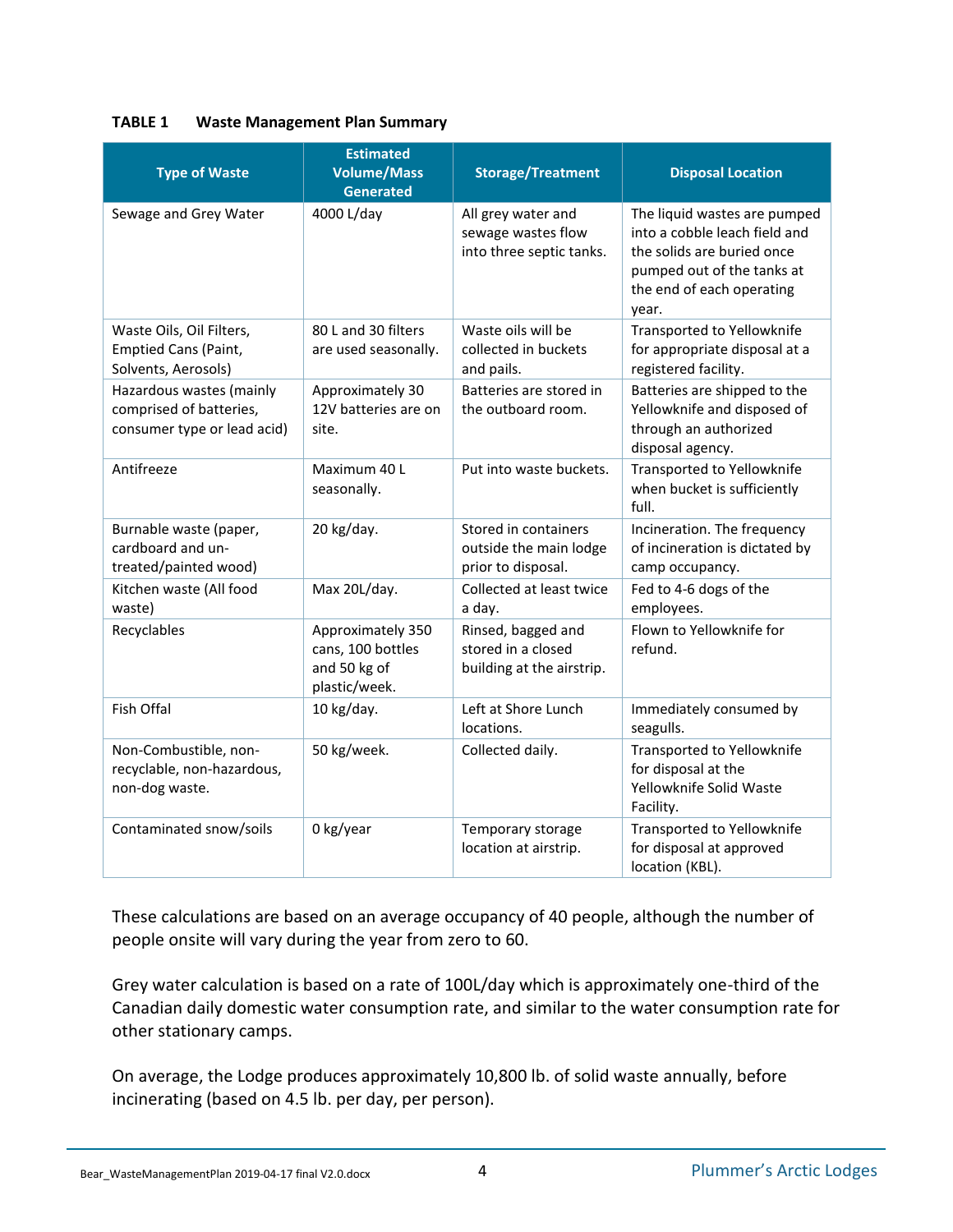# <span id="page-7-0"></span>**5 LANDFILL SITE**

The Lodge's landfill site is located east of the gravel filtration field. This is where all solid waste is disposed of in mid-September. The site is approximately 20 feet wide by 30 feet long by 12 feet deep. The site is built on top of a ridge comprised of a gravel and clay mix. The location is approximately 600 feet from the shoreline of Great Bear Lake and set at an elevation of 150 feet above water level.

On average, the Lodge annually produces approximately 10,800 lb of solid waste annually (based on 4.5 lb per day, per person). However, through incineration, food waste segregation and recycling the only waste that will enter the landfill site is approved incinerator ash.

Cover for the landfill site will be obtained from the adjacent quarry composed of gravel, sand, and soil material.

#### <span id="page-7-1"></span>**6 GRAVEL FILTRATION FIELD**

The gravel filtration field is located 200 feet from the shoreline and approximately 75 feet elevated from the water level. The dimension of the field is 15 feet wide by 30 feet long by 8 feet deep. All greywater produced by the lodge and its occupants are pumped into it after being separated by the holding tanks.

#### <span id="page-7-2"></span>**7 WASTE MANAGEMENT PLAN REVIEW AND UPDATE**

The Plan will be reviewed annually, prior to the beginning of each operating season. It will also be reviewed as and when required in between those periods either due to issues recognized by those operating the lodge, by the Land Use Inspector, or by change in regulations, permit conditions, etc.